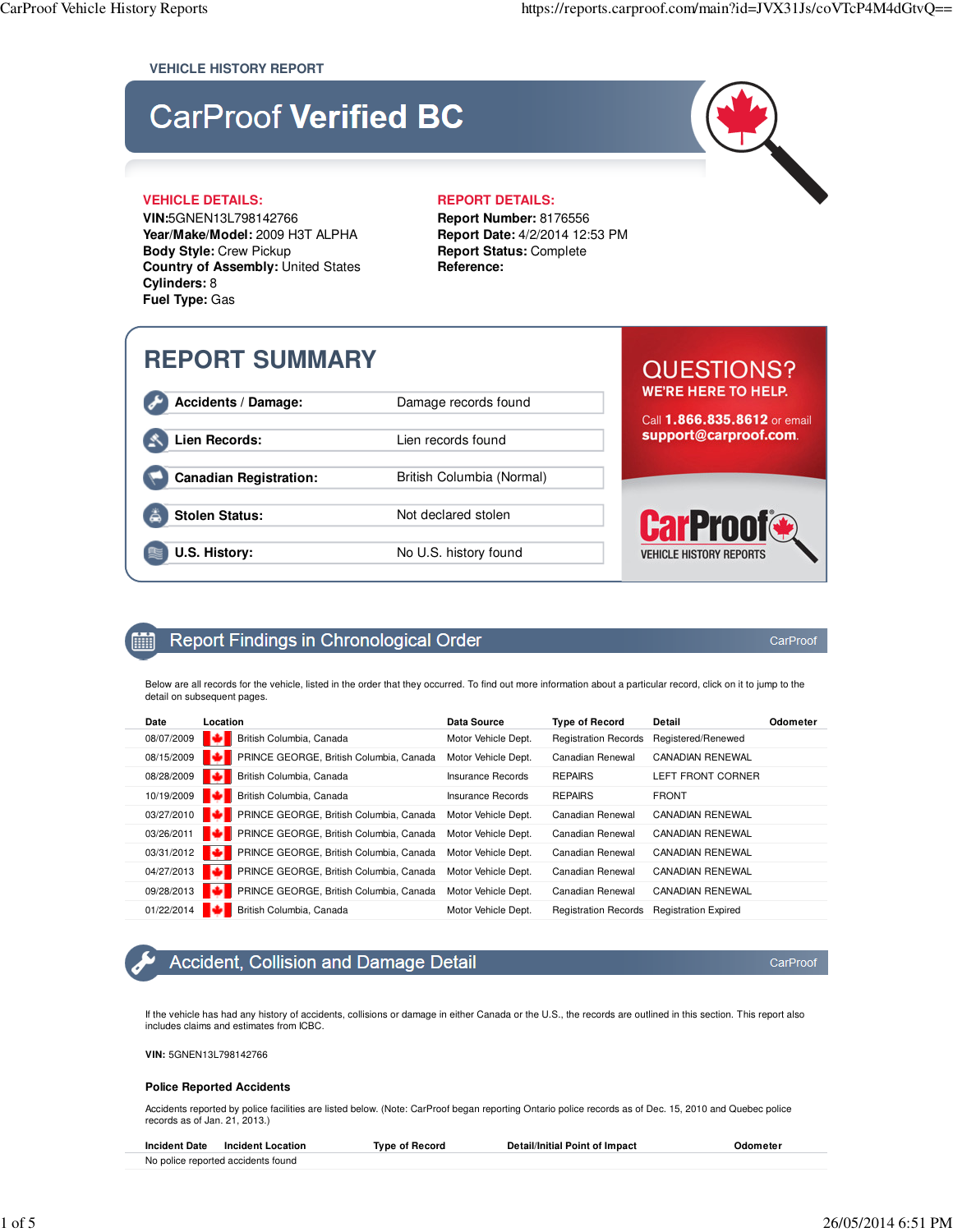#### **Accident/Damage Estimates**

Accident estimate records are generated by collision estimating facilities from the process of estimating the amount and extent of damage to a vehicle. Estimates in some cases have associated insurance claims.

|                    | Incident Date Estimate Location | <b>Estimate Date</b> | Type of Record | Detail/Initial Point of Impact | Amount | Odometer |
|--------------------|---------------------------------|----------------------|----------------|--------------------------------|--------|----------|
| No estimates found |                                 |                      |                |                                |        |          |

#### **Insurance Claims**

The insurance claims identified in this report do not include any medical pay-outs, damage to other vehicles, damage to property, towing, rental cars, or any other incidental damages.

| <b>Incident Date</b> | Incident Location               | <b>Type of Record</b> | Detail/Initial Point of Impact | Odometer<br>Amount |  |
|----------------------|---------------------------------|-----------------------|--------------------------------|--------------------|--|
| 08/28/2009           | <b>British Columbia, Canada</b> | <b>REPAIRS</b>        | LEFT FRONT CORNER              | \$4,600.92         |  |
| 10/19/2009           | <b>British Columbia, Canada</b> | <b>REPAIRS</b>        | <b>FRONT</b>                   | \$436.88           |  |

#### **Other Damage Records**

Any other damage records found are listed below.

| <b>Incident Date</b><br><b>Incident Location</b> | Tvpe of Record | <b>Detail/Initial Point of Impact</b> | Jdometer |
|--------------------------------------------------|----------------|---------------------------------------|----------|
| No other damage records found                    |                |                                       |          |



This section outlines a summary of any enforceable security interests (liens) on the vehicle in Canada. If a lien is found, further details will appear below the chart, as well as contact information for the regional office to contact for more information.

| <b>Province</b>          | Lien                      |
|--------------------------|---------------------------|
| Alberta                  | No enforceable lien found |
| <b>British Columbia</b>  | <b>FOUND</b>              |
| Manitoba                 | No enforceable lien found |
| New Brunswick            | No enforceable lien found |
| Newfoundland             | No enforceable lien found |
| Nova Scotia              | No enforceable lien found |
| Northwest Territories    | No enforceable lien found |
| Nunavut                  | No enforceable lien found |
| Ontario                  | No enforceable lien found |
| Prince Edward Island     | No enforceable lien found |
| Quebec                   | No enforceable lien found |
| Saskatchewan             | No enforceable lien found |
| <b>Yukon Territories</b> | No enforceable lien found |



#### **CarProof Canadian Lien Guarantee**

Our search results accurately reflect the government records of each database in Canada at the time the search request is made. If for some reason our search report fails to accurately reflect the Canadian enforceable lien status of a vehicle at the time of the search, CarProof will reimburse the party that purchased the report and relied on it to their detriment to a maximum amount of (1) the value of the car (2) the value of the lien (3) Five Thousand Dollars Canadian (\$5,000.00), whichever is lower.

## **Canadian Registration**

This section details where in Canada the vehicle is now or has ever been registered, as well as the status (Inspection Required, Normal, Non-repairable, Rebuilt, Salvage, Stolen) of the vehicle in those jurisdictions.

| <b>Jurisdiction</b>      | <b>Branding</b> | Detail                                                           |
|--------------------------|-----------------|------------------------------------------------------------------|
| Alberta                  | Not found       |                                                                  |
| <b>British Columbia</b>  | <b>NORMAL</b>   | This vehicle has been registered as Normal in this jurisdiction. |
| Manitoba                 | Not found       |                                                                  |
| New Brunswick            | Not found       |                                                                  |
| Newfoundland             | Not found       |                                                                  |
| Nova Scotia              | Not found       |                                                                  |
| Northwest Territories    | Not found       |                                                                  |
| Nunavut                  | Not found       |                                                                  |
| Ontario                  | Not found       |                                                                  |
| Prince Edward Island     | Not found       |                                                                  |
| Quebec                   | Not found       |                                                                  |
| Saskatchewan             | Not found       |                                                                  |
| <b>Yukon Territories</b> | Not found       |                                                                  |

CarProof

CarProof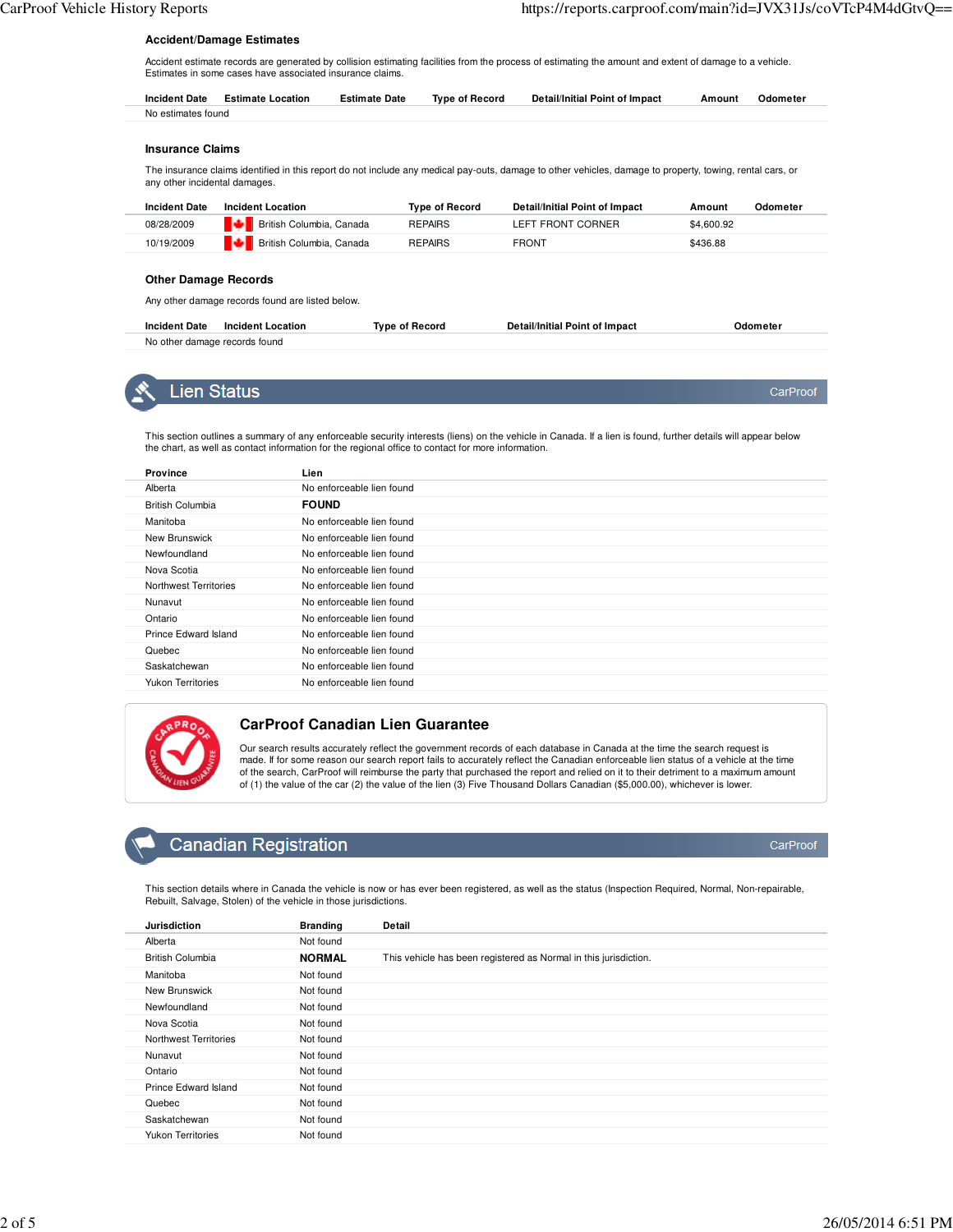CarProof

CarProof



**Import Records** 

If the vehicle was imported into Canada or the U.S., you will find details below.

#### **Import Records**

No vehicle import records found

## **United States Vehicle History**

In addition to comprehensive vehicle history from across Canada, CarProof also thoroughly searches the United States for any details. If the vehicle had any events in the U.S., you will find them below. Details about accidents, collision and damage, or any import records will appear in those other sections of your report.

## **Experian**

| <b>Item Checked</b> | Result | <b>Item Checked</b>           | Result | <b>Item Checked</b>      | Result    |
|---------------------|--------|-------------------------------|--------|--------------------------|-----------|
| Abandoned           | No     | <b>Accident Data</b>          | No     | <b>Corrected Title</b>   | <b>No</b> |
| Damaged             | No     | <b>Driver Education</b>       | No     | Duplicate Title          | <b>No</b> |
| Emission / Safety   | No     | Fire Damage                   | No     | Fire Damage Incident     | <b>No</b> |
| Frame Damage        | No     | Government Use                | No     | <b>Grey Market</b>       | <b>No</b> |
| Hail Damage         | No     | Insurance Loss                | No     | Junk                     | <b>No</b> |
| Lease               | No     | Lemon / Manufacturer Buy-back | No     | Lien                     | No        |
| Livery Use          | No     | Major Damage                  | No     | NHTSA Crash Test Vehicle | <b>No</b> |
| Odometer Problem    | No     | Police Use                    | No     | Rebuilt/Rebuildable      | <b>No</b> |
| Rental / Fleet      | No     | Repossessed                   | No     | Salvage                  | <b>No</b> |
| Salvage Auction     | No     | Storm Area Registration/Title | No     | Taxi                     | <b>No</b> |
| Theft               | No     | Water Damage                  | No     |                          |           |

## **Other Records**

CarProof

CarProof searches many other data providers for vehicle details, and if there are any records found, the balance will appear in this section.



| Date                       | <b>Address</b> | Data Source | Detail | Odometer |  |
|----------------------------|----------------|-------------|--------|----------|--|
| No CAMVAP buyback found.   |                |             |        |          |  |
| No Sherlock records found. |                |             |        |          |  |

CAMVAP is a cross-Canada program that consumers can use to resolve disputes with a vehicle manufacturer about defects in the vehicle assembly, materials, or how the manufacturer is applying or administering its new vehicle warranty. A CAMVAP Buyback is a vehicle which the manufacturer has<br>been ordered to purchase from a consumer under the Canadian Motor Vehicle A

#### **ICBC Disclaimer**

The information supplied by ICBC is a report of the vehicle's status and the vehicle's claims history. Vehicle status shows whether a vehicle is qualified to be licensed and is used to track:

- 
- vehicles sold by insurance companies as salvage<br>salvage vehicles which have been rebuilt, inspected, and relicensed<br>wrecked vehicles that have been decommissioned and can only be resold for parts.

The whicle status may not represent the whicle accurately for a number of reasons, including a written-off whicle that hasn't been reported to he B.C. vehicle claims history is a report of whicle damage and includes repair

### **CarProof** © Copyright 2005-2014 CarProof. All rights reserved. VEHICLE HISTORY REPORTS

#### **Information on Reports**

#### **Terms & Conditions**

CarProofs Vehide History Report is complied form multiple sources. It is not always possible for CarProof nor its U.S. VIN data provider, Experian Automotive, to obtain complete information all whicles, there may be obtain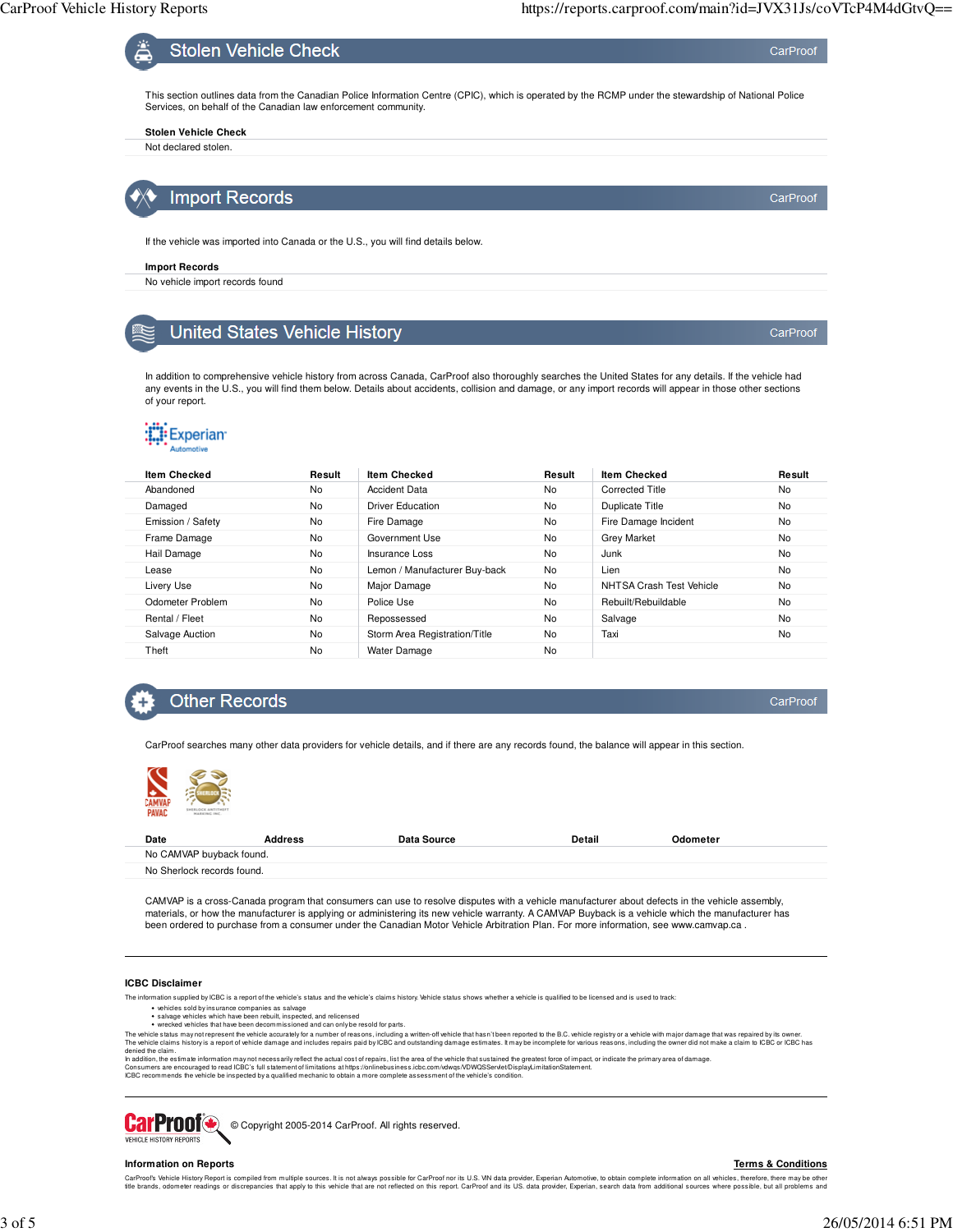### CarProof Vehicle History Reports extends the proof of the https://reports.carproof.com/main?id=JVX31Js/coVTcP4M4dGtvQ==

discrepancies may not be reflected on the CarProof Vehicle History Report. These reports are based on information supplied to Carproof and Experian further expressly disclaim all warranties, or press or implied, including